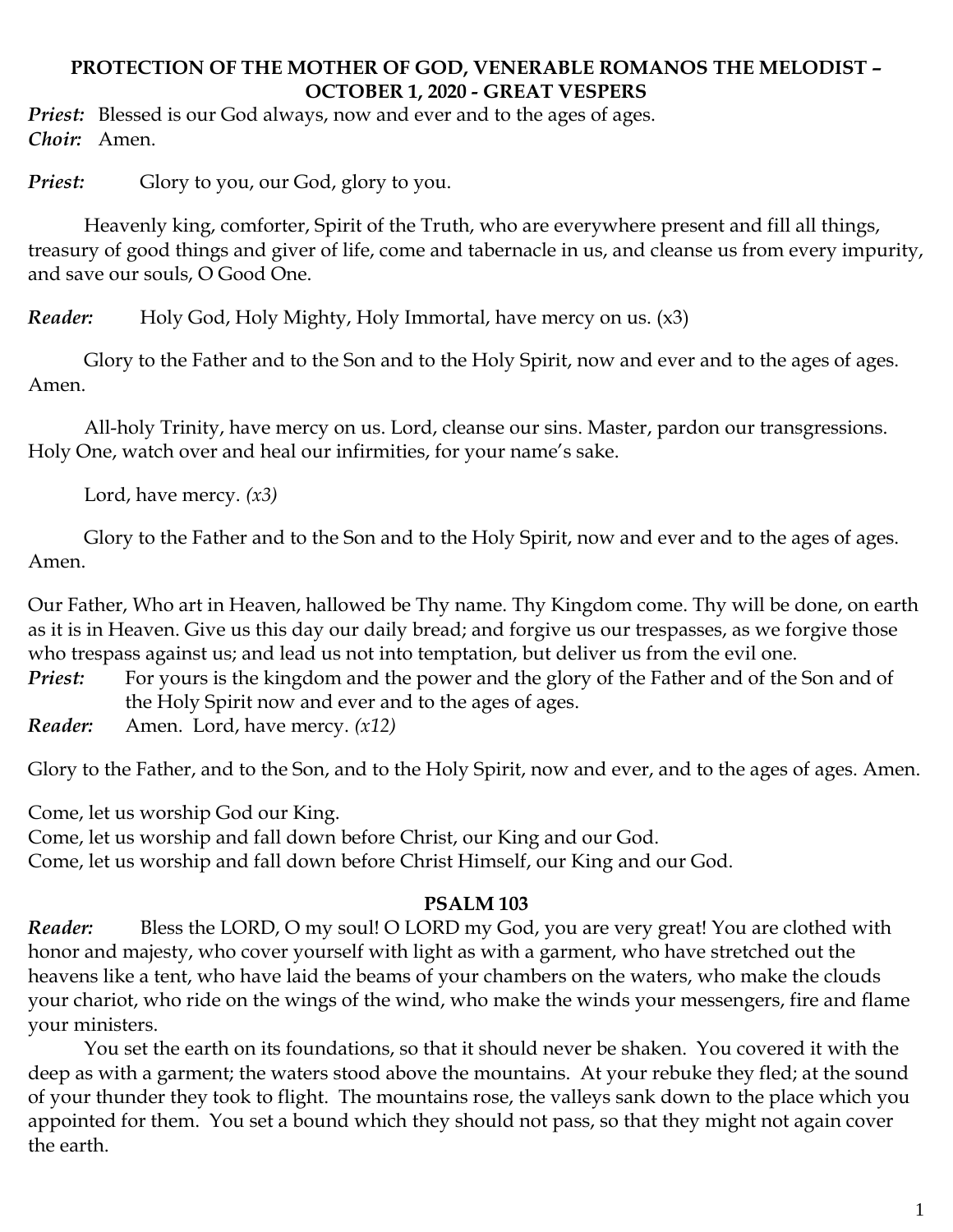You make springs gush forth in the valleys; they flow between the hills, they give drink to every beast of the field; the wild asses quench their thirst. By them the birds of the air have their habitation; they sing among the branches.

From your lofty abode you water the mountains; the earth is satisfied with the fruit of your work. You cause the grass to grow for the cattle, and plants for man to cultivate, that he may bring forth food from the earth, and wine to gladden the heart of man, oil to make his face shine, and bread to strengthen man's heart.

The trees of the LORD are watered abundantly, the cedars of Lebanon which he planted. In them the birds build their nests; the stork has her home in the fir trees. The high mountains are for the wild goats; the rocks are a refuge for the badgers. You have made the moon to mark the seasons; the sun knows its time for setting.

You make darkness, and it is night, when all the beasts of the forest creep forth. The young lions roar for their prey, seeking their food from God. When the sun rises, they get them away and lie down in their dens. Man goes forth to his work and to his labor until the evening.

O LORD, how manifold are your works! In wisdom you have made them all; the earth is full of your creatures. Yonder is the sea, great and wide, which teems with things innumerable, living things both small and great. There go the ships, and Leviathan which you formed to sport in it. These all look to you, to give them their food in due season.

When you give to them, they gather it up; when you open your hand, they are filled with good things. When you hide your face, they are dismayed; when you take away their breath, they die and return to their dust. When you send forth your Spirit, they are created; and you renew the face of the ground.

May the glory of the LORD endure for ever, may the LORD rejoice in his works, who looks on the earth and it trembles, who touches the mountains and they smoke!

I will sing to the LORD as long as I live; I will sing praise to my God while I have being. May my meditation be pleasing to him, for I rejoice in the LORD.

Let sinners be consumed from the earth, and let the wicked be no more! Bless the LORD, O my soul! Praise the LORD!

The sun knows its time for setting. You make darkness and it is night. O Lord, how manifold are your works! In wisdom you have made them all!

Glory to the Father and to the Son and to the Holy Spirit, now and ever and to the ages of ages. Amen.

Alleluia! Alleluia! Alleluia! Glory to you, O God! *(x3)*

#### **THE LITANY OF PEACE**

*Deacon:* In peace let us pray to the Lord. *Choir:* Lord, have mercy. *(and after each petition)*

For the peace from above and for the salvation of our souls, let us pray to the Lord.

For the peace of the whole world, for the stability of the holy Churches of God, and for the union of all, let us pray to the Lord.

For this holy house and for those who enter it with faith, reverence, and the fear of God, let us pray to the Lord.

For our Archbishop and Father \_\_\_\_, for the honorable priesthood, the diaconate in Christ, for all the clergy and the people, let us pray to the Lord.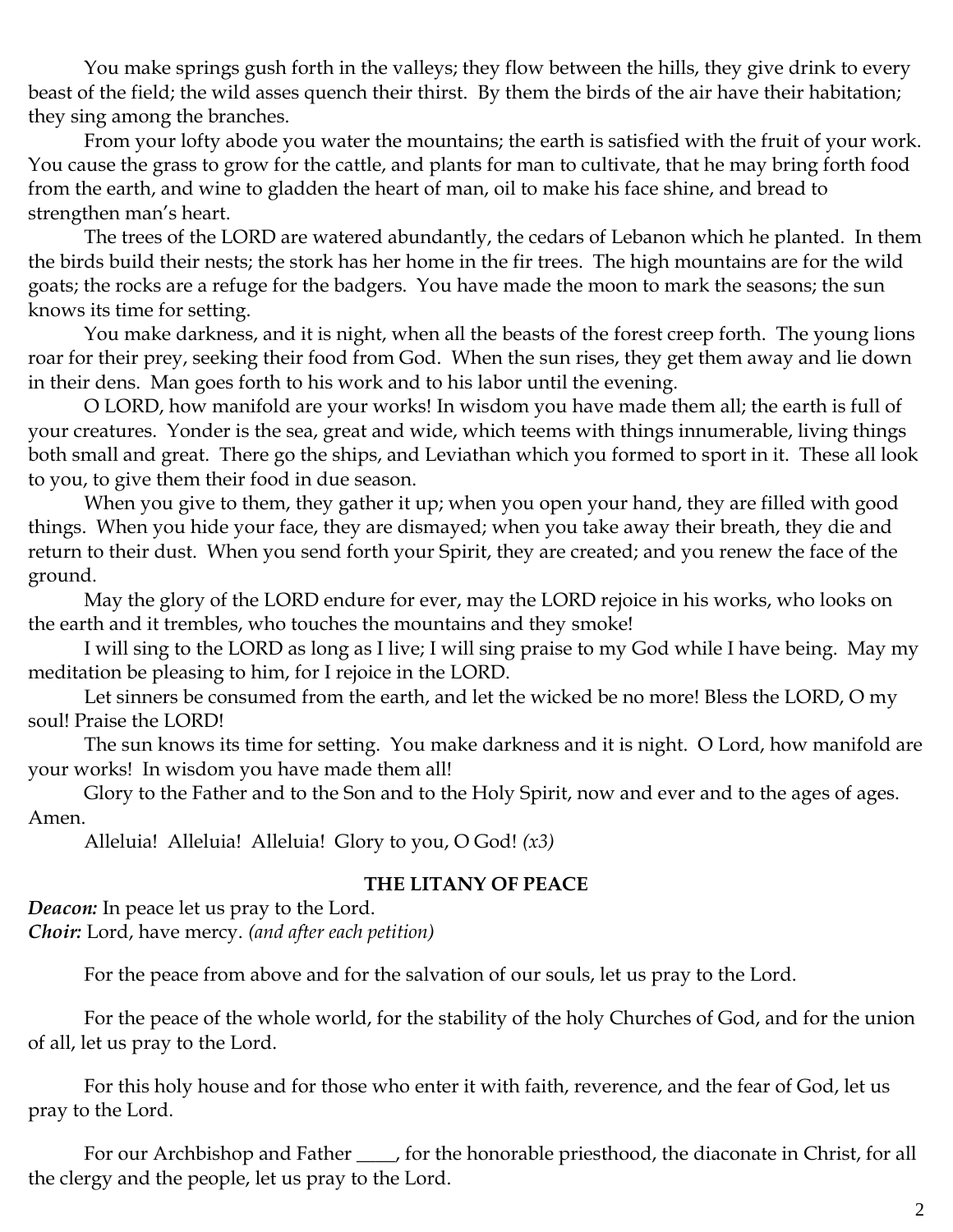For the civil authorities of this country and those serving in its armed forces, let us pray to the Lord.

For this city, for every city, monastery, and countryside, and for those who in faith dwell in them, let us pray to the Lord.

For good temperance of the air, abundance of the fruits of the earth, and for peaceful seasons, let us pray to the Lord.

For travelers by land, sea, and air, the sick, the suffering, the imprisoned, and for their salvation, let us pray to the Lord.

*(here insert petitions taken in time of epidemic)*

For our deliverance from all affliction, wrath, danger, and necessity, let us pray to the Lord.

Help us, save us, have mercy on us, and keep us, O God, by your grace.

Remembering our all-holy, pure, most blessed, and glorious Lady, the Birthgiver of God and ever-virgin Mary, with all the saints, let us offer ourselves and one other, and our whole life to Christ God.

*Choir:* To you, O Lord.

*Priest:* For to you is due all glory, honor, and worship, to the Father and to the Son and to the Holy Spirit, now and ever and to the ages of ages.

*Choir:* Amen.

#### **FIRST STASIS OF KATHISMA I**

**Ps.1** Blessed is the man who walks not in the counsel of the wicked, nor stands in the way of sinners, nor sits in the seat of scoffers; but his delight is in the law of the LORD, and on his law he meditates day and night. He is like a tree planted by streams of water, that yields its fruit in its season, and its leaf does not wither. In all that he does, he prospers. The wicked are not so, but are like chaff which the wind drives away. Therefore the wicked will not stand in the judgment, nor sinners in the congregation of the righteous; for the LORD knows the way of the righteous, but the way of the wicked will perish.

**Ps.2** Why do the nations conspire, and the peoples plot in vain? The kings of the earth set themselves, and the rulers take counsel together, against the LORD and his Christ, saying, "Let us burst their bonds asunder, and cast their cords from us." He who sits in the heavens laughs; the LORD has them in derision. Then he will speak to them in his wrath, and terrify them in his fury, saying, "I have set my king on Zion, my holy hill." I will tell of the decree of the LORD: He said to me, "You are my son, today I have begotten you. Ask of me, and I will make the nations your heritage, and the ends of the earth your possession. You shall break them with a rod of iron, and dash them in pieces like a potter's vessel." Now therefore, O kings, be wise; be warned, O rulers of the earth. Serve the LORD with fear, with trembling kiss his feet, lest he be angry, and you perish in the way; for his wrath is quickly kindled. Blessed are all who take refuge in him.

**Ps.3** O LORD, how many are my foes! Many are rising against me; many are saying of me, there is no help for him in God. But you, O LORD, are a shield about me, my glory, and the lifter of my head. I cry aloud to the LORD, and he answers me from his holy hill. I lie down and sleep; I wake again, for the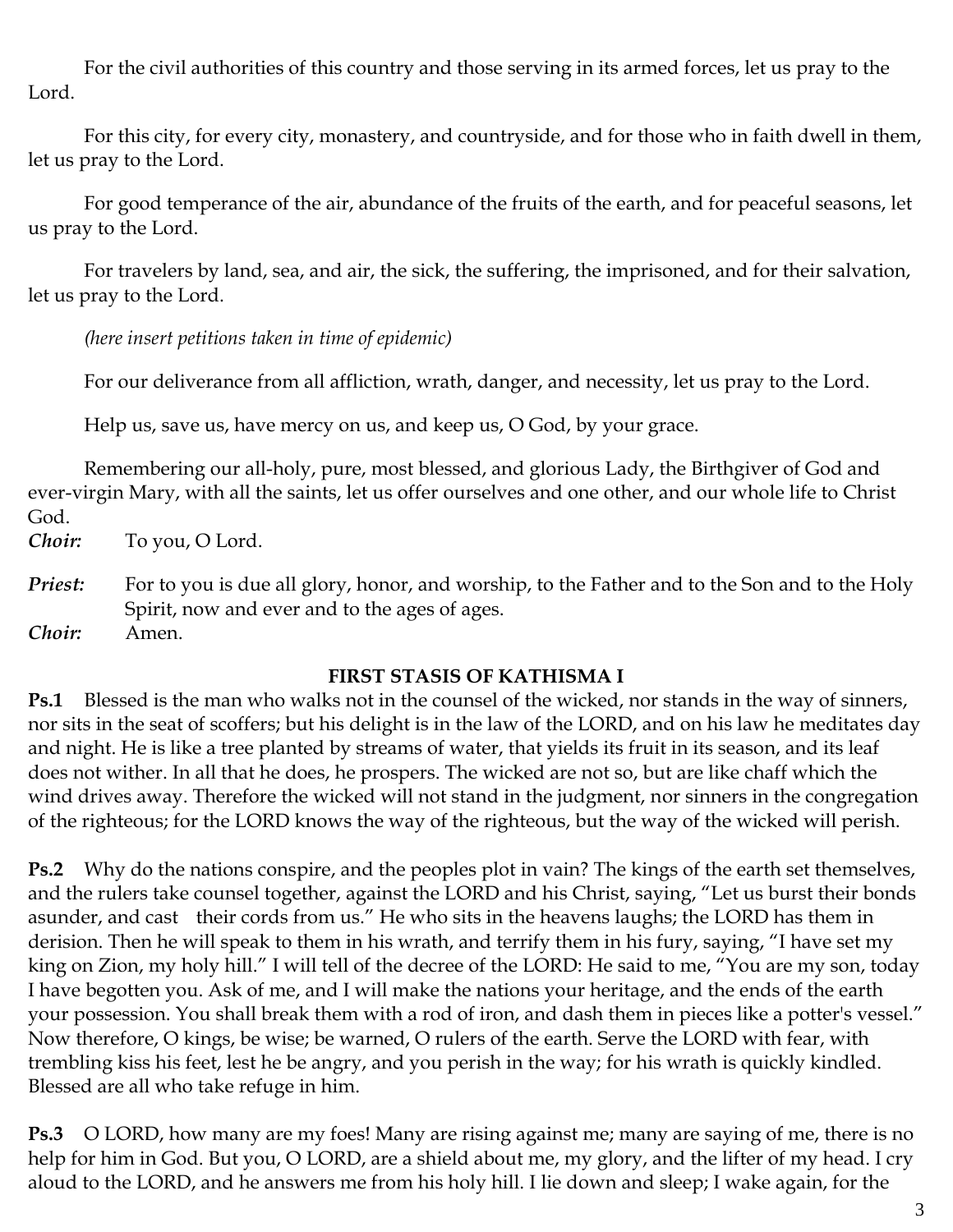LORD sustains me. I am not afraid of ten thousands of people who have set themselves against me round about. Arise, O LORD! Deliver me, O my God! For you smite all my enemies on the cheek, you break the teeth of the wicked. Deliverance belongs to the LORD; your blessing be upon your people!

Glory to the Father, and to the Son, and to the Holy Spirit, now and ever, and to the ages of ages. Amen.

Alleluia! Alleluia! Alleluia! Glory to you, O God! *(x3)*

Lord, have mercy. *(x3)*

Glory to the Father, and to the Son, and to the Holy Spirit, now and ever, and to the ages of ages. Amen.

#### **THE LITTLE LITANY**

| <b>Deacon:</b> Again and again in peace let us pray to the Lord. |
|------------------------------------------------------------------|
| <i>Choir:</i> Lord have mercy.                                   |

- *Deacon:* Help us, save us, have mercy on us and keep us, O God, by Your grace.
- *Choir:* Lord have mercy.
- **Deacon:** Remembering our all-holy, pure, most blessed, and glorious Lady, the Birthgiver of God and ever-virgin Mary, with all the saints, let us offer ourselves and one another, and our whole life to Christ God.
- *Choir:* To you, O Lord.
- *Priest:* For yours is the dominion, and yours is the kingdom, and the power, and the glory, of the Father and of the Son and of the Holy Spirit, now and ever and to the ages of ages. *Choir:* Amen.

#### **PSALM 140**

| Lord, I call upon You, hear me! | Hear me, O Lord!                              |
|---------------------------------|-----------------------------------------------|
| Hear me, O Lord!                | Let my prayer arise in Your sight as incense, |
| Lord, I call upon You, hear me! | and let the lifting up of my hands            |
| Receive the voice of my prayer, | be an evening sacrifice!                      |
| when I call upon You!           | Hear me, O Lord!                              |

*Reader:* Set a guard over my mouth, O Lord Keep watch over the door of my lips. Incline not my heart to any evil, To busy myself with wicked deeds. In company with men who work iniquity; And let me not partake of their delights! Let a good man strike or rebuke me in kindness, But let the oil of the wicked never anoint my head; for my prayer is continually against their wicked deeds. When they are given over to those who shall condemn them, Then they shall learn that the word of the Lord is true. As a rock which one cleaves and shatters on the land, So shall their bones be strewn at the mouth of the grave. But my eyes are toward you, O Lord God; In you I seek refuge; leave me not defenseless. Keep me from the trap which they have laid for me, And from the snares of evildoers. Let the wicked together fall into their own nets, While I escape.

**Psalm 141** I cry with my voice to the Lord, With my voice I make supplication to the Lord. I pour out my complaint before him, I tell my trouble before him. When my spirit is faint, You know my way! In the path where I walk, They have hidden a trap for me. I look to my right and watch, But there is none who takes notice of me; No refuge remains to me, No man cares for me. I cry to you, O Lord; I say: you are my refuge, my portion in the land of the living. Give heed to my cry; For I am brought very low! Deliver me from my persecutors; For they are too strong for me!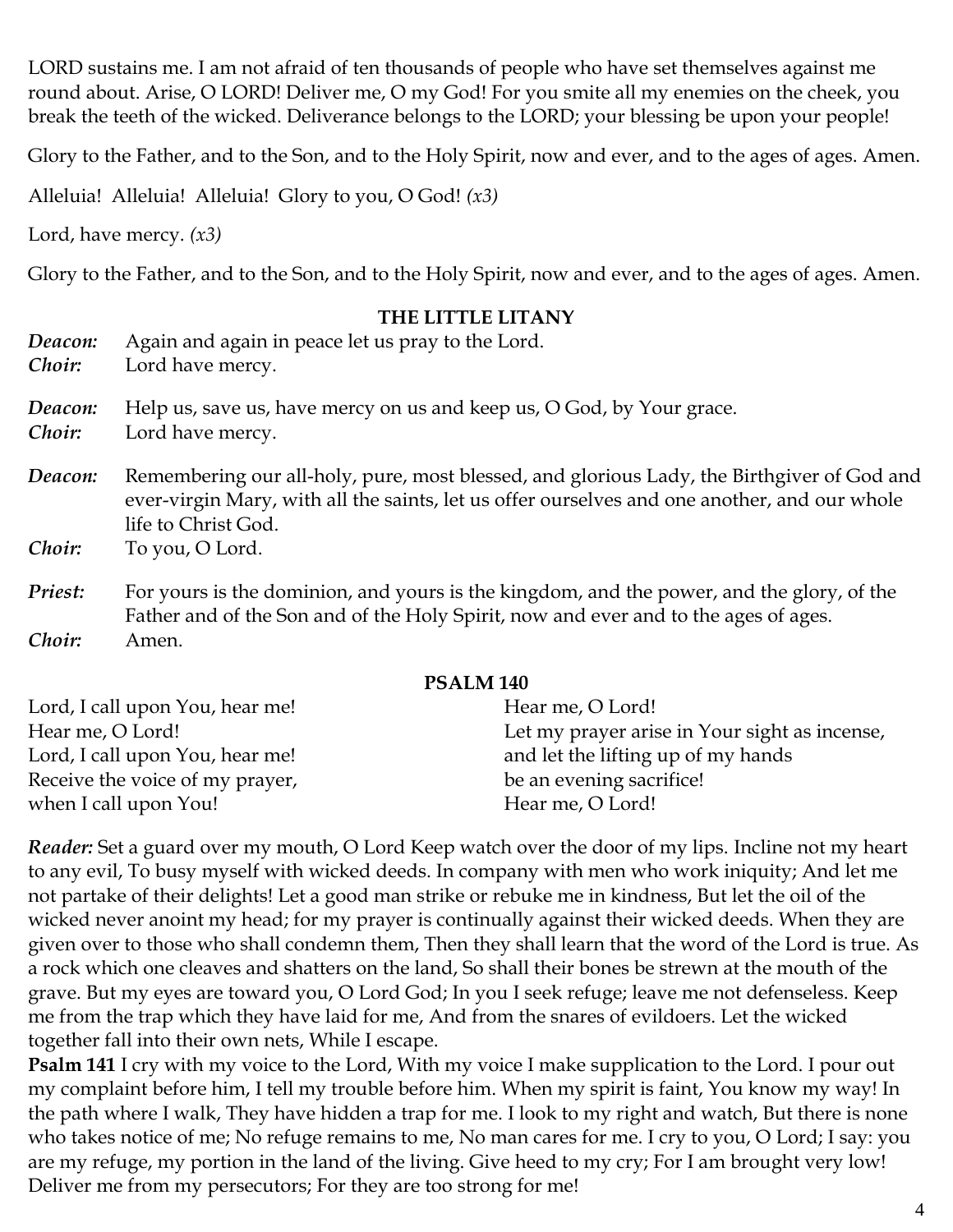#### **STICHERA**

*v. (10) Bring my soul out of prison, that I may give thanks to Your name! v.* (9) The righteous will surround me; for You will deal bountifully with me. *v. (8) Out of the depths I cry to You, O Lord. Lord, hear my voice!* **Tone 1** O pure Theotokos, fount of wisdom, and great help to those in distress, you are a speedy aid, protectress, and support of the world. We the faithful sing in praise of her who is a sea of compassion, ineffably praising her radiant omophorion: "Rejoice, O Maiden, *full* of grace, the Lord is with you,// granting the world great mercy through you!"

*v. (7) Let Your ears be attentive to the voice of my supplications!* The wondrous Isaiah prophesied: "In the latter days," said he, "it will come to pass that the mountain of the Lord shall be revealed, and the house of the Lord shall be upon the summit of the mountain." And of this, O sovereign Lady, we have seen in you the true fulfillment. For the mountains and hills are adorned with churches that bear the many names of your festivals. Therefore, joyfully we sing to you: "Rejoice, O highly favored Maiden, the Lord is with you,// granting the world great mercy through you!"

*v. (6) If You, O Lord, should mark iniquities, Lord, who could stand? But there is forgiveness with You.*  Oh, how marvelous an adornment are you to all the faithful! You are the true fulfillment of the prophecies, the glory of the Apostles and the beauty of the Martyrs, the boast of virginity and the marvelous protection of the whole world. O sovereign Lady, protect with the omophorion of your tender mercy all the people who cry out to you: "Rejoice, O Virgin, full of grace, the Lord is with you,// granting the world great mercy through you!"

*v. (5) For Your name's sake I have waited for You, O Lord, my soul has waited for Your word; my soul has hoped on the Lord.* **Tone 4** *(for the Protection) (As one valiant among the martyrs)* You are like the divinely planted Paradise, O Theotokos, the place where the Tree of Life was watered by the Holy Spirit. We acknowledge that you gave birth to the Creator of all Who feeds the faithful with the **Bread** of Life. Together with the Forerunner, en<u>treat</u> Him on <u>our</u> behalf;// and by your precious omophorion protect your people from all attacks!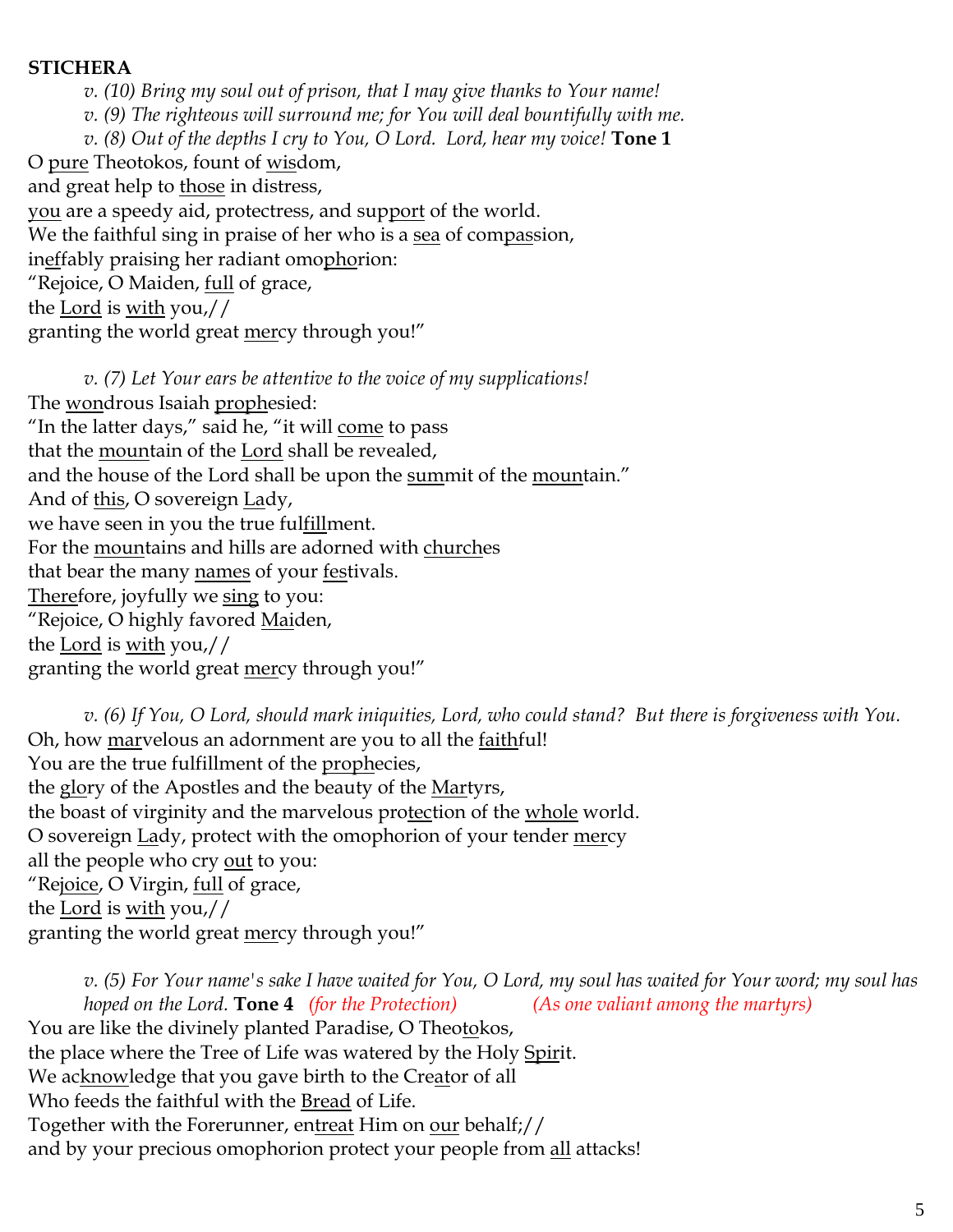*v. (4) From the morning watch until night, from the morning watch, let Israel hope on the Lord!*  Heaven and earth are sanctified; the Church is radiant, and all the people celebrate, for behold, the Mother of God enters invisibly with the armies of the Angels, the Forerunner, and the Theologian, the Prophets, and the Apostles! She prays to Christ for Christians and entreats Him to have mercy on this land and its people,// who glorify the feast of her Protection.

*v. (3) For with the Lord there is mercy and with Him is plenteous redemption, and He will deliver Israel from all his iniquities.* **Tone 1** *(for St. Romanus) (Joy of the Heavenly Hosts)* The melodious harp of the Divine Spirit, the flute of the Church, the nightingale, the cicada, chanting the hymns of God, places his melodious compositions before us all,// gladdening those who are wise in God.

*v. (2) Praise the Lord, all nations! Praise Him, all peoples!* The most radiant and shining lamp-stand, the sweetly-sounding harp whose strings are the words of the Spirit, true in meaning, sings and teaches to the ends of the earth,// glorifying the brightness of God with never-ceasing hymns.

*v. (1) For His mercy is abundant towards us; and the truth of the Lord endures forever.*  Now you stand with boldness, O Father, before the Master of all. Pray that we who celebrate your memory and your splendid feast may be delivered from misfortunes and dangers,// O divinely blessed Romanus!

*Glory to the Father, and to the Son, and to the Holy Spirit;* **Tone 6** *(for St. Romanus)* O Romanus, our father, you showed yourself to be the first-fruits of good works, a starting point of salvation; for, composing angelic songs, you revealed your life to be divine. Entreat Christ God that He may deliver from dangers and tribulations// those who sing praises to you!

*now and ever, and unto ages of ages. Amen.* **Tone 8** *(for the Protection)* Today the Powers of Heaven rejoice with us, and the souls of the just are spiritually assembled to behold the Queen and Mother glorified by the faithful. They witness the vision of the Mother of God: her arms outstretched upon the clouds in prayer, entreating peace for the world,// strength for Orthodox Christians, and salvation for our souls.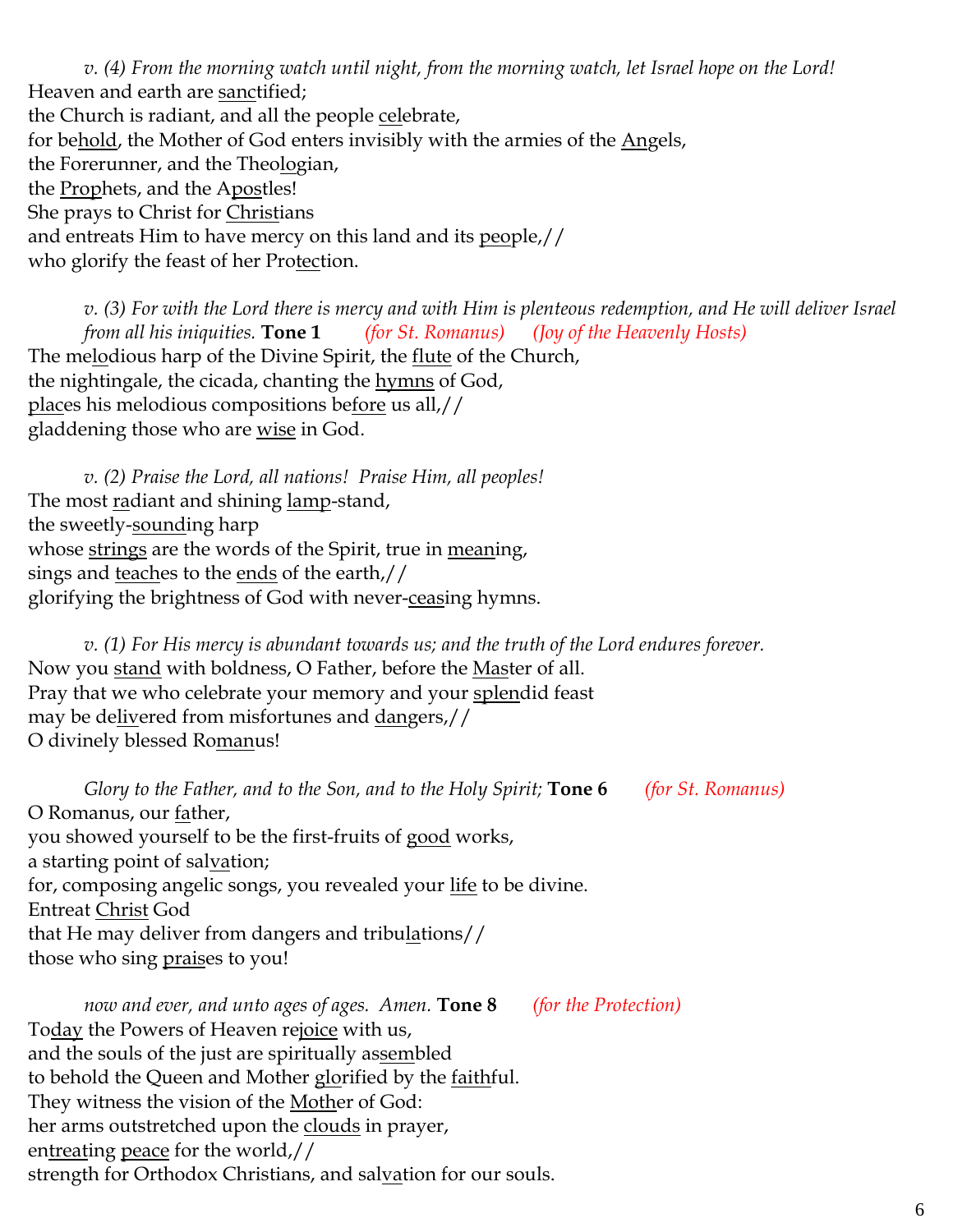### **THE ENTRANCE**

*Deacon:* Wisdom! Upright!

*Choir:* O Gladsome Light of the holy glory of the immortal Father, heavenly, holy, blessed Jesus Christ. Having come to the setting of the sun and beheld the light of evening, we praise the Father, Son, and Holy Spirit God! At all times you are worthy of praise in songs as Son of God, Giver of Life, therefore the world glorifies you!

| Deacon: | Let us attend!      |
|---------|---------------------|
| Priest: | Peace to all!       |
| Reader: | And to your spirit! |
| Deacon: | Wisdom!             |
|         | $T1$ $T1$           |

# *Then, the appropriate Prokeimenon for the day of the week:*

# **SUNDAY EVENING**

|        | Deacon: The Prokeimenon in the Eighth Tone: Behold now, bless the Lord, all you servants of the Lord! |
|--------|-------------------------------------------------------------------------------------------------------|
| Choir: | Behold now, bless the Lord, all you servants of the Lord!                                             |
|        | Deacon: You who stand in the temple of the Lord, in the courts of the house of our God!               |
| Choir: | Behold now, bless the Lord, all you servants of the Lord!                                             |
|        | <i>Deacon:</i> Behold now, bless the Lord                                                             |
| Choir: | all you servants of the Lord!                                                                         |

# **MONDAY EVENING**

*Deacon:*The Prokeimenon in the Fourth Tone: The Lord hears me when I cry out to Him.

*Choir:* The Lord hears me when I cry out to Him.

*Deacon:*Whenever I called, the God of my justice heard me.

*Choir:* The Lord hears me when I cry out to Him.

*Deacon:*The Lord hears me

*Choir:* when I cry out to Him.

# **TUESDAY EVENING**

*Deacon:*The Prokeimenon in the First Tone: Your mercy, O Lord, shall follow me all the days of my life. *Choir:* Your mercy, O Lord, shall follow me all the days of my life. *Deacon:*The Lord is my shepherd, I shall not want. In green pastures He gives me repose. *Choir:* Your mercy, O Lord, shall follow me all the days of my life. *Deacon:*Your mercy, O Lord, shall follow me *Choir:* all the days of my life.

# **WEDNESDAY EVENING**

*Deacon:* The Prokeimenon in the Fifth Tone: O Lord, save me by Your name, and in Your power be a judge for me.

*Choir:* O Lord, save me by Your name, and in Your power be a judge for me.

*Deacon:*O God, hear my prayer; listen to the words of my mouth.

*Choir:* O Lord, save me by Your name, and in Your power be a judge for me.

*Deacon:*O Lord, save me by Your name,

*Choir:* and in Your power be a judge for me.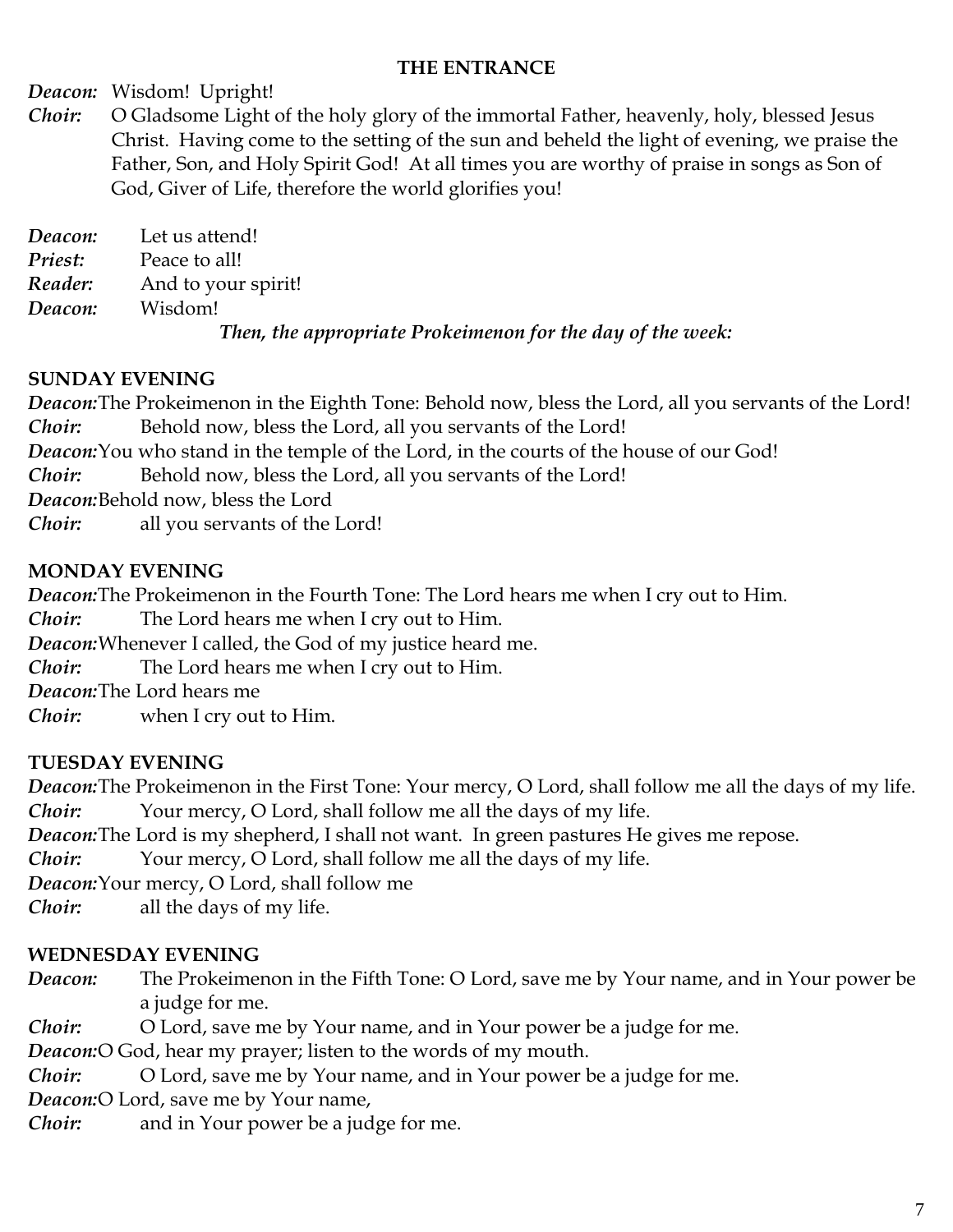#### **THURSDAY EVENING**

*Deacon:* The Prokeimenon in the Sixth Tone: My help is from the Lord, Who made heaven and earth.

*Choir:* My help is from the Lord, Who made heaven and earth.

*Deacon:*I lifted up my eyes to the mountains, whence comes my help.

*Choir:* My help is from the Lord, Who made heaven and earth.

*Deacon:*My help is from the Lord,

*Choir:* Who made heaven and earth.

#### **FRIDAY EVENING**

*Deacon:* The Prokeimenon in the Seventh Tone: O God, You are my defender and Your mercy goes before me.

*Choir:* O God, You are my defender and Your mercy goes before me.

*Deacon:*Deliver me from my enemies, O God; save me from those who rise up against me.

*Choir:* O God, You are my defender and Your mercy goes before me.

- *Deacon:* O God, You are my defender
- *Choir:* and Your mercy goes before me.

#### **SCRIPTURE READINGS**

- *Deacon:* Wisdom!
- *Reader:* The Reading is from Genesis. [28:10-17]
- *Deacon:* Let us attend!

*Reader:* Jacob went out from the well of the oath and journeyed towards Harran. And he lighted on a place and slept there, for the sun had set. And he took one of the stones of the place and put is at his head; and he slept in that place, and he dreamed. And behold, a ladder set up on the earth, whose head reached to heaven; and the Angels of God were going up and going down upon it. But the Lord stood above it and said: I am the God of Abraham your father, and the God of Isaac, do not be afraid. The land on which you are sleeping I shall give to you and to your seed. And your seed will be like the sand of the earth, and it will be spread abroad to the Sea and Liva and North and East; and in you and in your seed all the tribes of the earth will be blessed. And behold, I am with you, guarding you on every road on which you may journey; and I shall bring you back again to this land, because I shall never abandon you until I have done all that I have said to you. And Jacob arose from his sleep and said: The Lord is in this place, but I did not know it. And he was afraid, and said: How fearful is this place! This is none other than the house of God, this is the gate of heaven.

*Deacon:* Wisdom!

*Reader:* The Reading is from the Prophecy of Ezekiel. [43:72, 44:1]

*Deacon:* Let us attend!

*Reader:* It shall be from the eighth day and upwards, the Priests shall make your holocausts upon the altar, and those for your salvation; and I shall accept you, says the Lord. And he turned me back by the way of the outer gate of the Holy Place, which looks towards the east, and it was shut. And the Lord said to me: This gate shall be shut, it shall not be opened, and no one shall pass through it, because the Lord, the God of Israel, will enter through it, and it shall be shut. Therefore this prince shall sit in it to eat bread. By the way of the Elam of the gate he shall enter, and by that way he shall go out. And he brought me by the way of the gate towards the North, opposite the House; and I saw, and behold the whole house of the Lord was full of Glory.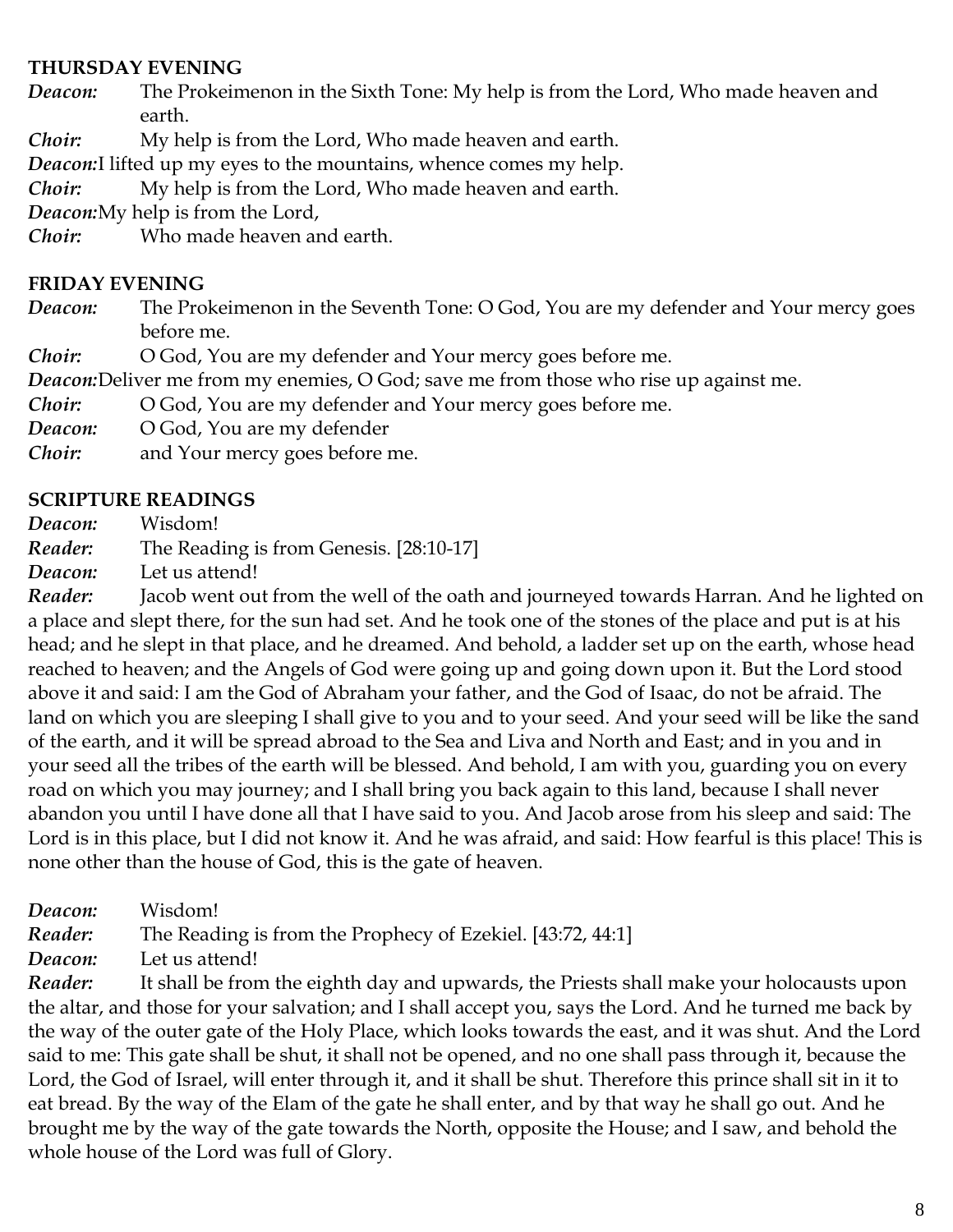*Deacon:* Wisdom! *Reader:* The Reading is from Proverbs. [9:1-11] *Deacon:* Let us attend!

*Reader:* Wisdom has built herself a house. She has slaughtered her beasts and mixed her wine in the mixing bowl, and prepared her table. She her sent out her servants, to invite with a loud proclamation upon the mixing bowl: Whoever is foolish, let him turn to me. And to those who lack wisdom she said: Come, eat my bread, and drink the wine that I have mixed for you. Abandon folly, and you will live; and seek understanding that you may have life, and set aright your understanding with knowledge. One who corrects the wicked will gain dishonour for himself. One who rebukes the impious will get blame for himself; for to the impious rebukes are blows. Do not rebuke the wicked, lest they hate you. Rebuke a wise man and he will love you. Give instruction to a wise man and he will be wiser; teach a just man and he will increase learning. The beginning of wisdom is the fear of the Lord, and the counsel of Saints, understanding. While to know the law is the part of a good mind. For by this means you will live for a long time, and years will be added to your life.

#### **THE AUGMENTED LITANY** *Petitions in italics are only taken by a Deacon.*

| Deacon: | Let us all say from our whole soul and from our whole mind, let us say.                         |
|---------|-------------------------------------------------------------------------------------------------|
| Choir:  | Lord, have mercy.                                                                               |
| Deacon: | Lord ruler-of-all, God of our fathers, we pray you, hear us and have mercy.                     |
| Choir:  | Lord, have mercy.                                                                               |
| Deacon: | Have mercy on us, O God, according to your great mercy, we pray you, hear us and have<br>mercy. |
| Choir:  | Lord, have mercy. $(x3)$ (and after each petition)                                              |

*Again we pray for pious and right-believing Christians.*

Again we pray for our Archbishop and Father (name).

*Again we pray for our brethren, priests, hieromonks, deacons, hierodeacons, and monastics, and for all our brotherhood in Christ.*

*Again we pray for mercy, life, peace, health, salvation, visitation, and the pardon and remission of the sins of the servants of God \_\_\_, and of all pious and right-glorifying Christians who dwell in or visit this town, and the members, stewards, founders, and benefactors of this holy church.*

Again we pray for the blessed and ever-memorable founders of this holy house and for all our right-believing fathers and brethren who are in their rest before us especially remembering \_\_\_, who piously lie asleep here and everywhere.

*(here insert petitions taken in time of epidemic)*

*Again we pray for those who bring offerings and those who make acceptable sacrifices in this holy and allvenerable house, for those who labor, those who sing, and all the people standing here, awaiting the great and rich mercy that is from you.*

Again we pray also for our brothers who are in ministries and all those who serve and have served in this holy house.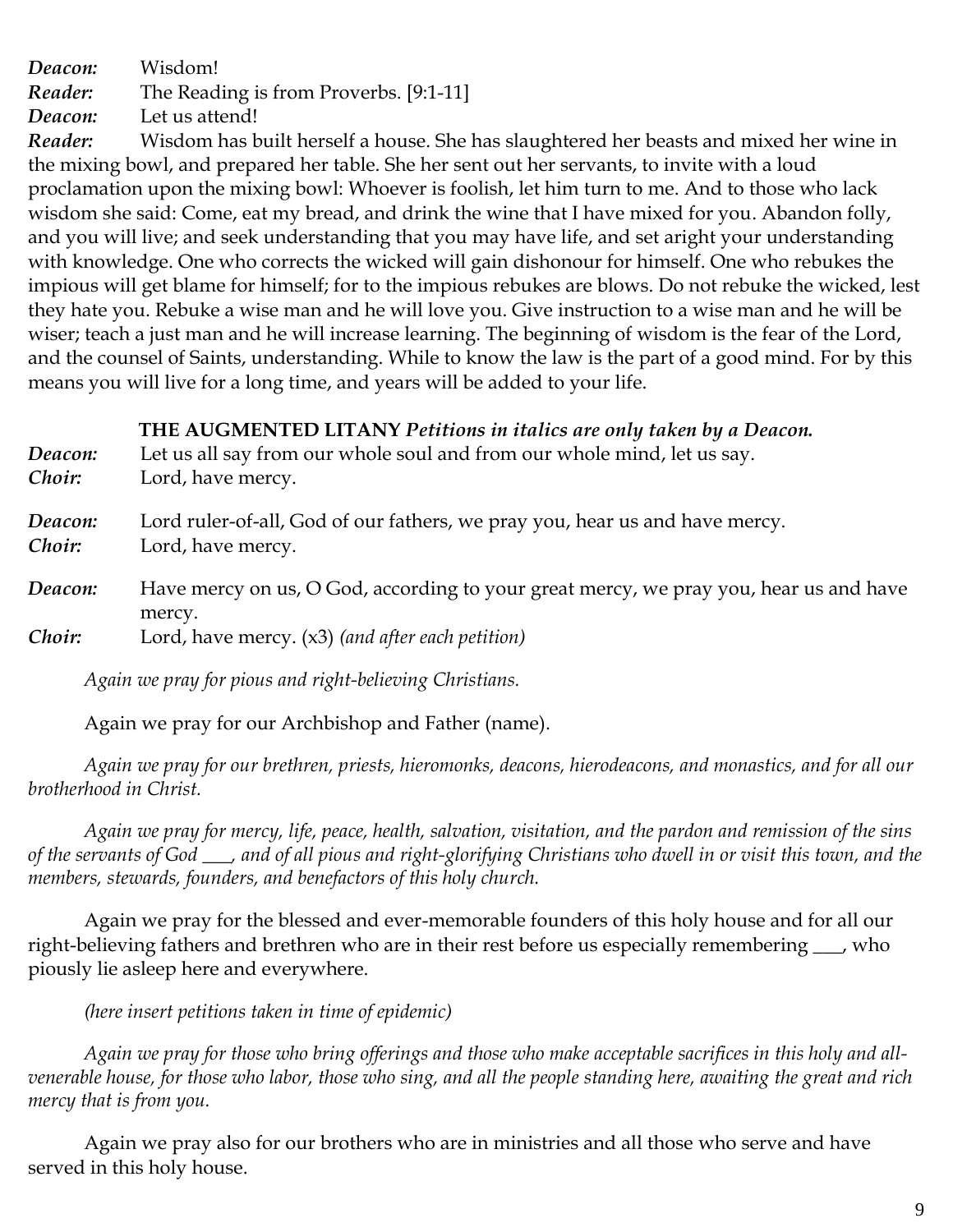**Priest:**For you are a merciful God and love mankind, and to you we send up glory, to the Father and to the Son and to the Holy Spirit, now and ever and to the ages of ages. *Choir:* Amen.

*Reader:* Vouchsafe, O Lord, to keep us this evening without sin. Blessed are you, O Lord God of our fathers, and praised and glorified is your name forever. Amen. Let your mercy, O Lord, be upon us as we have set our hope on you. Blessed are you, O Lord, teach me your statutes. Blessed are you, O Master, let me understand your statutes. Blessed are you, O Holy One, enlighten me with your statutes. Your mercy, O Lord, endures forever; Do not despise the works of your hands.

To you is due praise, to you is due a song. To you is due glory: to the Father, and to the Son, and to the Holy Spirit, now and ever, and to the ages of ages. Amen.

# **THE LITANY OF VESPERS**

*Deacon:* Let us complete our evening supplication to the Lord. *Choir:* Lord, have mercy.

Help us, save us, have mercy on us and keep us, O God, by your grace. *Choir:* Lord, have mercy.

The whole evening, perfect, holy, peaceful, and sinless, let us ask of the Lord. *Choir:*Grant this, O Lord. *(and after each petition)*

An angel of peace, faithful guide, guardian of our souls and bodies, let us ask of the Lord.

Pardon and remission of our sins and transgressions, let us ask of the Lord.

The things good and profitable for our souls, and peace for the world, let us ask of the Lord.

To complete the remaining time of our life in peace and repentance, let us ask of the Lord.

The completions of our life to be Christian, painless, blameless, and peaceful; and a good defense before the fearful judgment seat of Christ, let us ask.

Remembering our all-holy, pure, most blessed, and glorious Lady, the Birthgiver of God and evervirgin Mary, with all the saints, let us offer ourselves and one other, and our whole life to Christ God. *Choir:*To you, O Lord.

*Priest:* For you are a good God and love mankind and to you we send up glory, to the Father and to the Son and to the Holy Spirit, now and ever and to the ages of ages. *Choir:* Amen.

| Priest: | Peace to all.                       |
|---------|-------------------------------------|
| Choir:  | And to your spirit.                 |
| Deacon: | Let us bow our heads unto the Lord. |
| Choir:  | To you, O Lord.                     |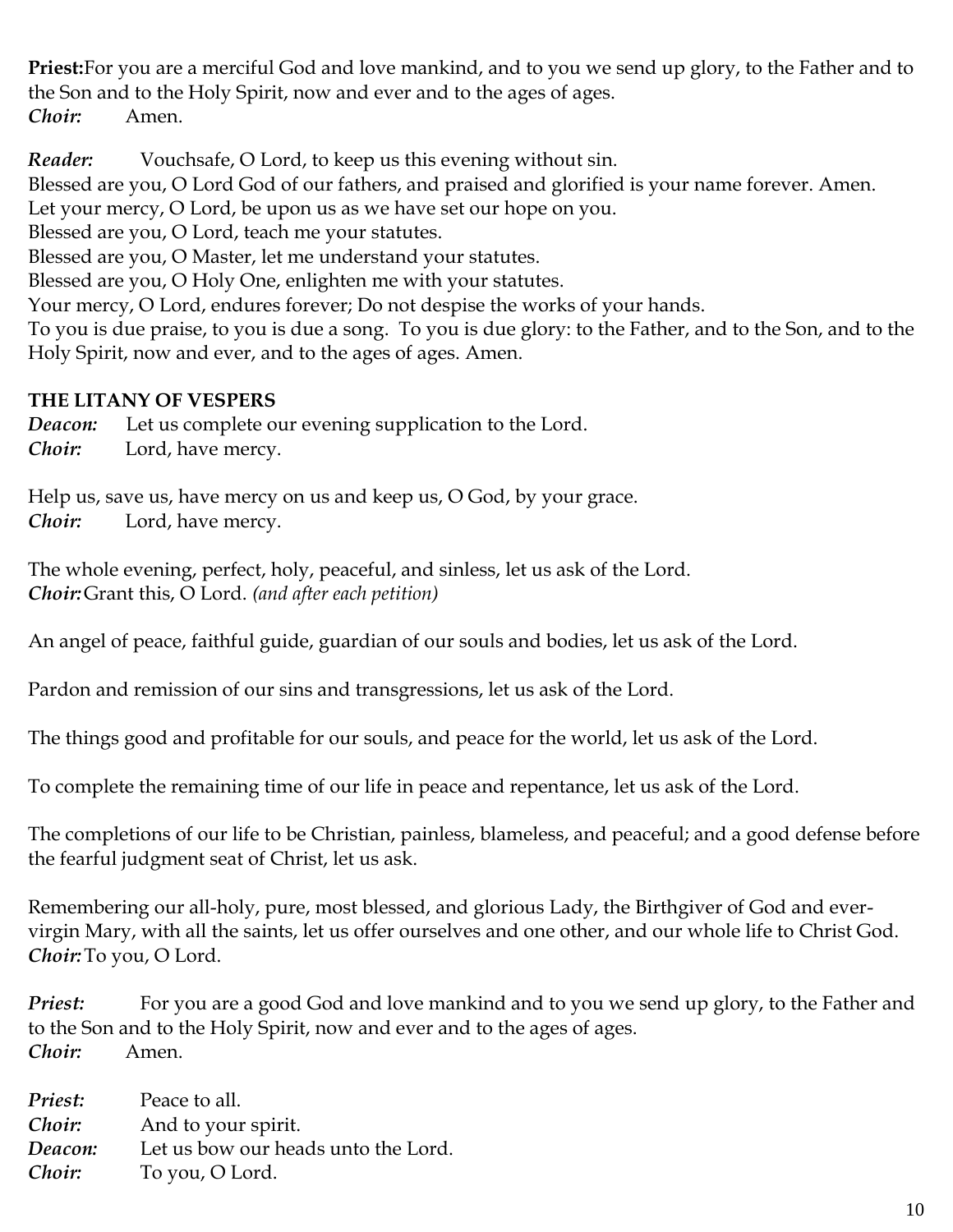*Priest:* Lord our God, who bowed the heavens and came down for the salvation of the human race, look upon your servants and upon your inheritance, for to you, the fearful judge who love mankind, have your servants bowed their heads and bent their necks, not awaiting help from men, but looking for your mercy and longing for your salvation; keep them at every moment, both during this present evening and the approaching night from every enemy, from every adverse work of the devil, and from vain thoughts and evil imaginations.

Blessed and glorified be the dominion of your kingdom, of the Father and of the Son and of the Holy Spirit, now and ever and to the ages of ages. *Choir:* Amen.

# **LITYA**

**Tone 3**Today the radiant feast of your protecting veil has come, O most pure Virgin. You enlighten, more than the sun, those who in faith and purity of heart confess you as the true Mother of God, and who cry <u>out</u> to your Son: "O Christ God, by the prayers of the Ever-Virgin, who in purity and without corruption gave birth to You, preserve Your inheritance from the enemies that war against it,// and since You are merciful, preserve our souls in peace!"

**Tone 4** Your Son's people are unable to praise you fittingly as they desire, O most pure Lady; for you always defend all the <u>faith</u>ful, protecting them with your precious veil, and praying for the salvation of all who with **faith honor you**,// the pure and true Theotokos.

**Tone 2** Let us the faithful assemble today to praise the all-immaculate Queen of all, the most pure Virgin, the Mother of Christ our God, for she mercifully ever stretches out her hand to her Son! And it is she whom glorious Andrew beheld in the air protecting the people with her precious veil. Let us sing to her with tenderness of heart:// Rejoice, O protectress, defender, and salvation of our souls!

Glory to the Father, and to the Son, and to the Holy Spirit, now and ever, and unto ages of ages. Amen. **Tone 2** Having cleansed our hearts and minds, let us with the Angels splendidly keep <u>festival</u>, as we sing the song of David to the Virgin, the bride of the King of All, Christ our God: "Arise, O Lord, into Your resting place; You and the ark of Your holiness"; for You have adorned her as a beautiful palace, O Master, and have made her an inheritance for Your city, so that, by her <u>prayers</u> and Your mighty <u>pow</u>er,// she might defend it from pagan adversaries.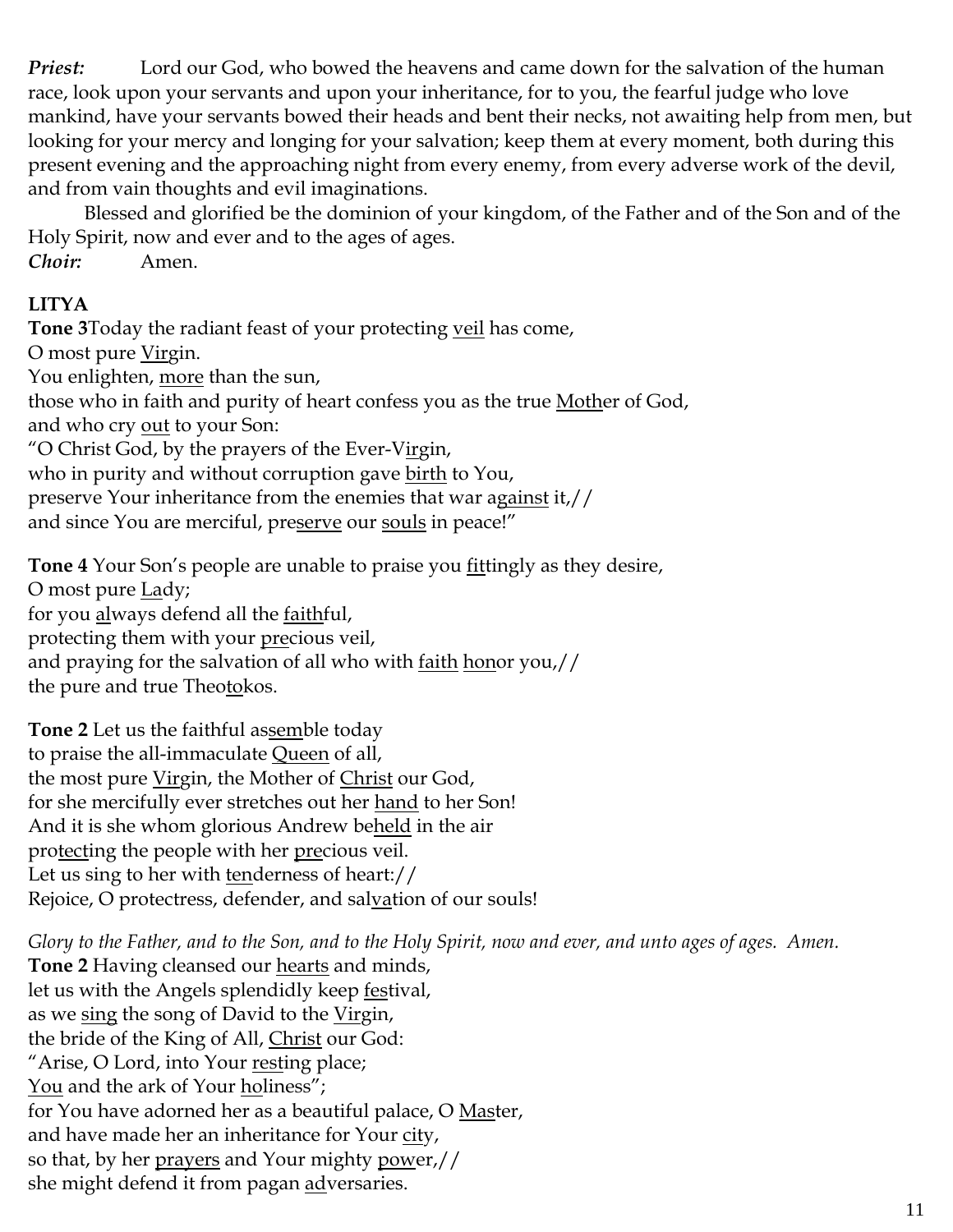#### *When the singers have completed the stichera, the deacon says:*

**G**od, save your people and bless your inheritance, watch over your world in mercy and compassions, lift up the horn of right-glorifying Christians and send down upon us your rich mercies, through the intercessions of our all-pure lady the Birthgiver of God and ever-virgin Mary, the remembrance of whose holy protection we also fulfill, by the power of the precious and life-creating Cross, by the protections of the honorable bodiless powers of heaven, through the supplications of the honorable, glorious prophet, forerunner and baptist John, of the holy, glorious, and all-laudable apostles, of our fathers among the saints, great hierarchs and teachers of the world Basil the Great, Gregory the Theologian and John the Golden-mouth; Athanasius and Cyril, John the Merciful, patriarchs of Alexandria, Nicholas of Myra, Spyridon the bishop of Trimythous, the wonderworkers; of the holy glorious and right-victorious martyrs, of the holy glorious great martyrs George the trophy-bearer, Demetrios the myrrh-streamer, Theodore the Recruit and Theodore the Commander, of our venerable and God-bearing Fathers, of the holy and righteous ancestors of God Joachim and Anna, and of all your saints, we implore you, only Lord full of mercy, hear us the sinners who pray to you and have mercy on us.

*Choir:* Lord, have mercy. *(x3)*

**A**gain we pray for our rulers, that the Lord our God works together with them and makes them prosper in all.

*Choir:* Lord, have mercy. *(x3)*

**A**gain we pray for our Archbishop and father (name). *Choir:* Lord, have mercy. *(x3)*

**A**gain we pray for every Christian soul distressed and weary, in need of God's mercy and help, for the protection of this holy house and those who dwell in it, for the peace and stillness of the whole world, for the stability of the holy Churches of God, for the salvation and help of our fathers and brothers who with diligence and fear of God labor and serve, for those who are absent and those who are abroad, for the healing of those who lie in infirmity, for the repose, blessed memory and remission of sins of all our right-glorifying fathers and brethren gone before us, who piously lie asleep here and everywhere, for deliverance of the imprisoned, and for our brethren who are in ministries, and for all who serve and have served in this holy house, let us say:

*Choir:* Lord, have mercy. *(x3)*

**A**gain we pray that this holy house, and every monastery, city, and countryside be kept from pestilence, famine, earthquake, flood, fire, sword, invasion of enemies, civil war, and sudden death; that our good God who loves mankind be gracious, favorable, and conciliatory, and turn away and dispel all the wrath and illness stirred up against us, and deliver us from his looming righteous threat, and have mercy on us.

*Choir:* Lord, have mercy. *(x3)*

**A**gain we pray that the Lord God will hear the voice of our supplication, of the sinners, and have mercy on us.

*Choir:* Lord, have mercy. *(x3)*

*Priest:* **H**ear us, God, our Savior, the hope of all the ends of the earth and of those who are far off upon the sea; and be gracious, Master, be gracious to us, upon our sins, and have mercy on us. For you are a merciful God and love mankind, and to you we send up glory, to the Father and to the Son and to the Holy Spirit, now and ever and to the ages of ages.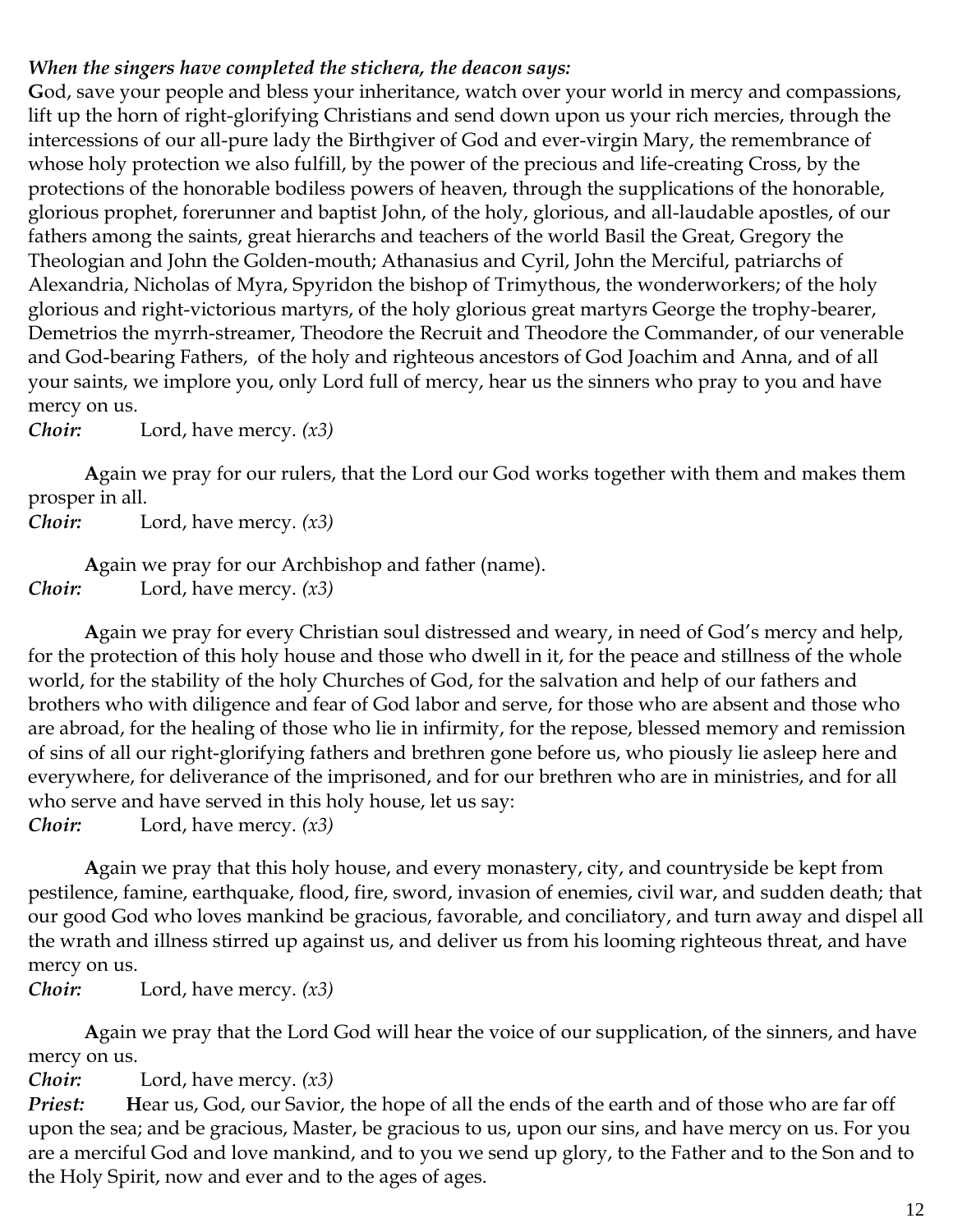*Choir:* Amen. *Priest:* Peace to all. *Choir:* And to your spirit. *Deacon:* Let us bow our heads to the Lord. *Choir:* To You, O Lord.

*All bow their heads as the priest says the following prayer aloud:*

**M**aster full of mercy, Lord Jesus Christ our God, through the intercessions of our all-pure Lady the Birthgiver of God and ever-virgin Mary whose remembrance of her holy protection we also fulfill, by the power of the precious and life-creating Cross, by the protections of the honorable bodiless powers of heaven, through the supplications of the honorable, glorious prophet, forerunner and baptist John, of the holy, glorious, and all-laudable apostles, of our fathers among the saints, great hierarchs and teachers of the world Basil the Great, Gregory the Theologian and John the Golden-mouth; Athanasius and Cyril, John the Merciful, patriarchs of Alexandria, Nicholas of Myra, Spyridon the bishop of Trimythous, the wonderworkers; of the holy glorious and right-victorious martyrs, of the holy glorious great martyrs George the trophy-bearer, Demetrios the myrrh-streamer, Theodore the Recruit and Theodore the Commander, of our venerable and God-bearing Fathers, of the holy and righteous ancestors of God Joachim and Anna, and of all your saints, make our supplication acceptable, grant us remission of our trespasses, shelter us in the shelter of your wings, drive away from us every enemy and adversary, make our life peaceful, Lord, have mercy on us and on your world and save our souls, for you are good and love mankind.

*Choir:*Amen.

*Priest:* Rejoice, O Virgin Theotokos, Mary full of grace, the Lord is with you. Blessed are you among women and blessed is the fruit of your womb, for you have borne the Savior of our souls. *(x1)*

*Choir*: Rejoice, O Virgin Theotokos, Mary full of grace, the Lord is with you. Blessed are you among women and blessed is the fruit of your womb, for you have borne the Savior of our souls. *(twice)*

#### *The priest takes one of the loaves from the five loaves and with it makes the sign of the cross over the loaves.*

*Deacon: Let us pray to the Lord.* 

*Choir:*Lord, have mercy.

*Priest:* Lord Jesus Christ our God, who blessed the five loaves in the wilderness and with them fed the five thousand, yourself also bless these loaves, the wheat, the wine and the oil, and multiply them in this holy city and in the whole world; and sanctify your faithful servants who will partake of them. **F**or it is you who bless and sanctify all things, Christ our God, and to you we send up glory, together with your unoriginate Father and your all-holy, and good, and life-creating Spirit, now and ever, and to the ages of ages.

*Choir:*Amen.

# *The priest takes one of the loaves and sings in Tone 7:*

*Priest:* Rich men have turned poor \* and gone hungry; \* but they that seek the Lord \* shall not be deprived of any good thing. *(once) Choir:* Rich men have turned poor \* and gone hungry; \* but they that seek the Lord \* shall not be deprived of any good thing. *(twice)*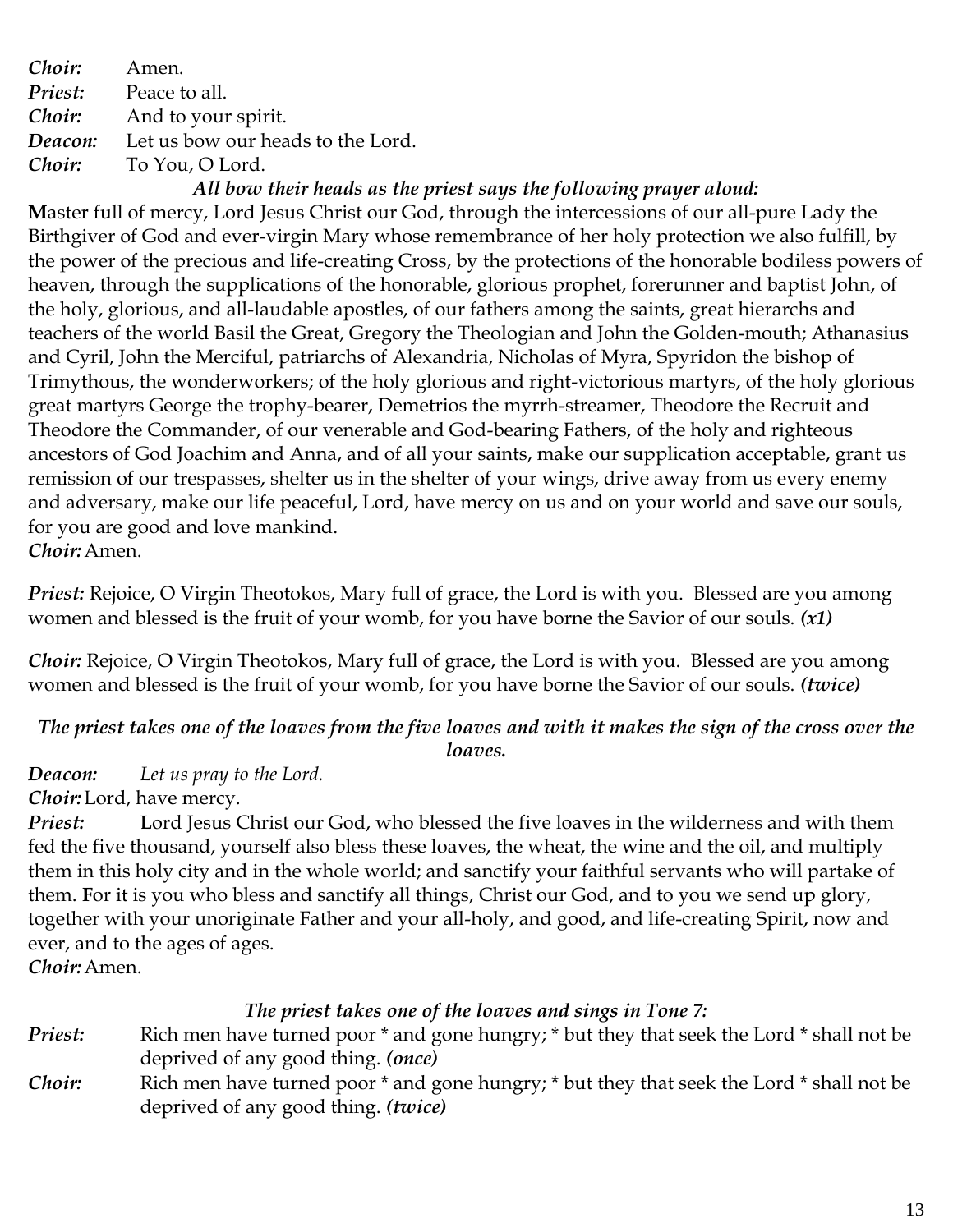#### **APOSTICHA**

**Tone 2** Since you are higher than all in heaven and on earth, more glorious than the Cherubim and most honored of all creation, Christ has given you to Christians as defender and protectress. Therefore we sing to you, O Lady and refuge of all, and we celebrate with joy the holy feast of your Protection.// Pray to Christ that He may grant us great mercy!

*v. Hearken, O daughter, and see, and incline your ear! (Ps 44/45:10)* **Tone 5** O people, let us joyfully sing a song of David to the Handmaiden and Bride of God, the Mother of Christ, the King of all: "Master, at Your right hand stood the Queen, decked in robes of gold and adorned in divine apparel." When she, the chosen among women, had been made more beautiful than all the world, You were pleased to be born of her in Your great mercy. You have given her, the only blessed one, to Your people as a helper,// to guide and protect them from all tribulation.

*v. The rich among the people shall pray before your face. (Ps 44/45:12)* **Tone 7** You are a mountain greater and more glorious than Sinai, O Theotokos. Sinai could not bear the descent of God's glory in images and figures. It caught fire, and there was thunder and lightning, but at the command of Him Who encompasses all you bore in your womb the divine Fire Himself without being consumed, the Word of God, Who holds all in the palm of His hand. As His Mother, you have boldness to approach Him; therefore, O Lady, help those who keep your holy feast in faith! In your mercy, do not forget to visit us, for you received the gift from God// of guiding and protecting your servants, the Christian flock.

*Glory to the Father, and to the Son, and to the Holy Spirit;* **Tone 6** *(for St. Romanus)* O Romanus, our father, you showed yourself to be the first-fruits of good works, a starting point of salvation; for, composing angelic songs, you revealed your life to be divine. Entreat Christ God that He may deliver from dangers and tribulations// those who sing praises to you!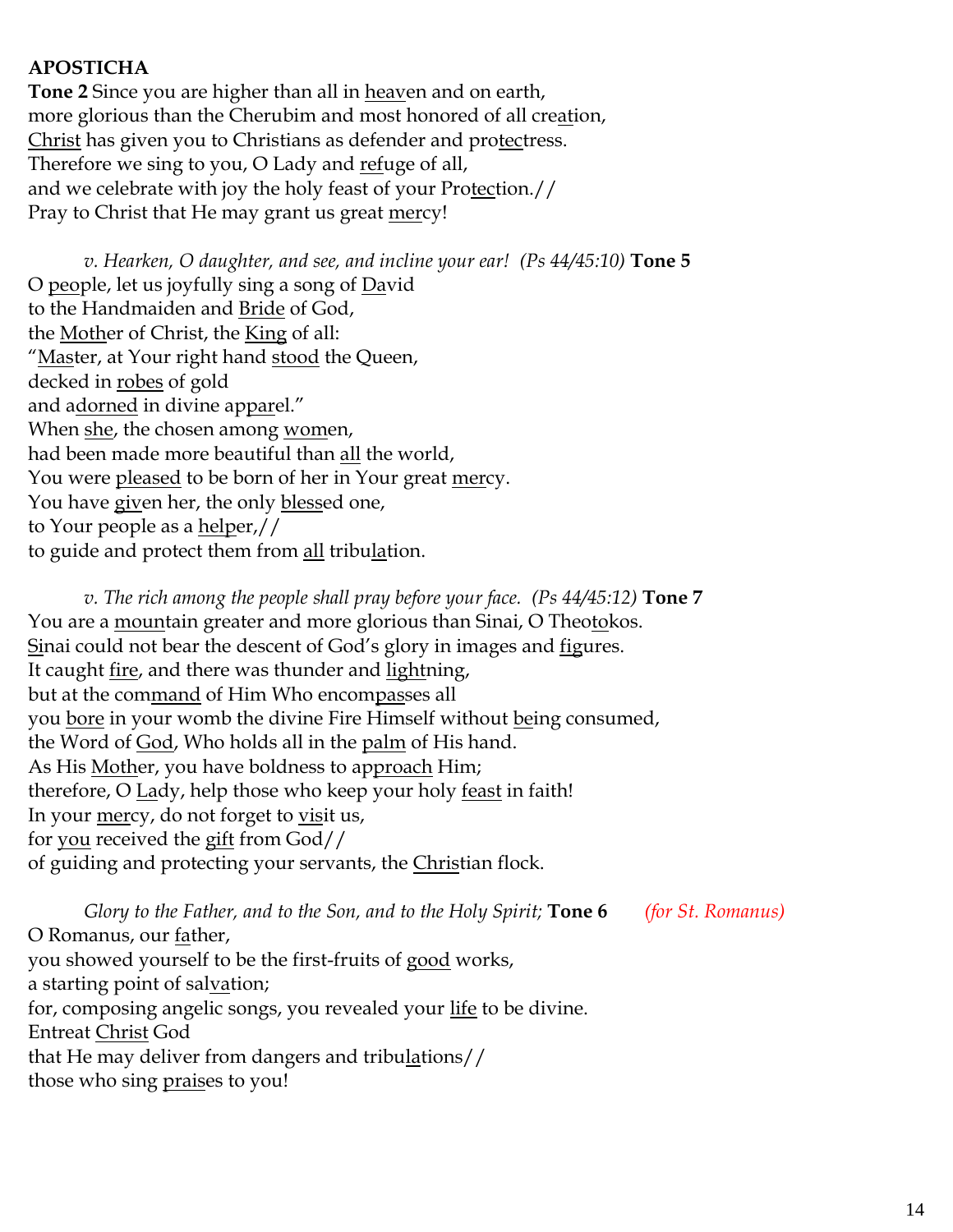*now and ever, and unto ages of ages. Amen.* **Tone 2** *(for the Protection)* The Church of God is adorned as with a shining crown by your precious veil, O Theotokos. Today she shines with joy, celebrating mystically and crying to you: "Rejoice, precious raiment and crown of the glory of God! Rejoice, only fulfillment of glory and eternal joy! Rejoice, haven of those who <u>run</u> to you,// our deliverance and our salvation!"

#### **PRAYER OF SAINT SIMEON**

*Reader:* Now set free your servant, Master, according to your word in peace, for my eyes have seen your Salvation, Whom you have prepared before the face of all peoples - Light for revelation to the Gentiles, and the Glory of your people Israel.

Holy God, Holy Mighty, Holy Immortal, have mercy on us. (x3)

Glory to the Father and to the Son and to the Holy Spirit, now and ever and to the ages of ages. Amen.

All-holy Trinity, have mercy on us. Lord, cleanse our sins. Master, pardon our transgressions. Holy One, watch over and heal our infirmities, for your name's sake.

Lord, have mercy. (x3)

Glory to the Father and to the Son and to the Holy Spirit, now and ever and to the ages of ages. Amen.

Our Father, Who art in Heaven, hallowed be Thy name. Thy Kingdom come. Thy will be done, on earth as it is in Heaven. Give us this day our daily bread; and forgive us our trespasses, as we forgive those who trespass against us; and lead us not into temptation, but deliver us from the evil one.

*Priest:* For yours is the kingdom and the power and the glory of the Father and of the Son and of the Holy Spirit now and ever and to the ages of ages.

*Choir:* Amen.

# **TROPARION TONE 4**

Today the faithful celebrate the feast with joy, illumined by your coming, O Mother of God. Beholding your pure image, we fervently cry to you: "Encompass us beneath the precious veil of your protection; deliver us from every form of evil by entreating Christ, your Son and our God,// that He may save our souls." *(x1)*